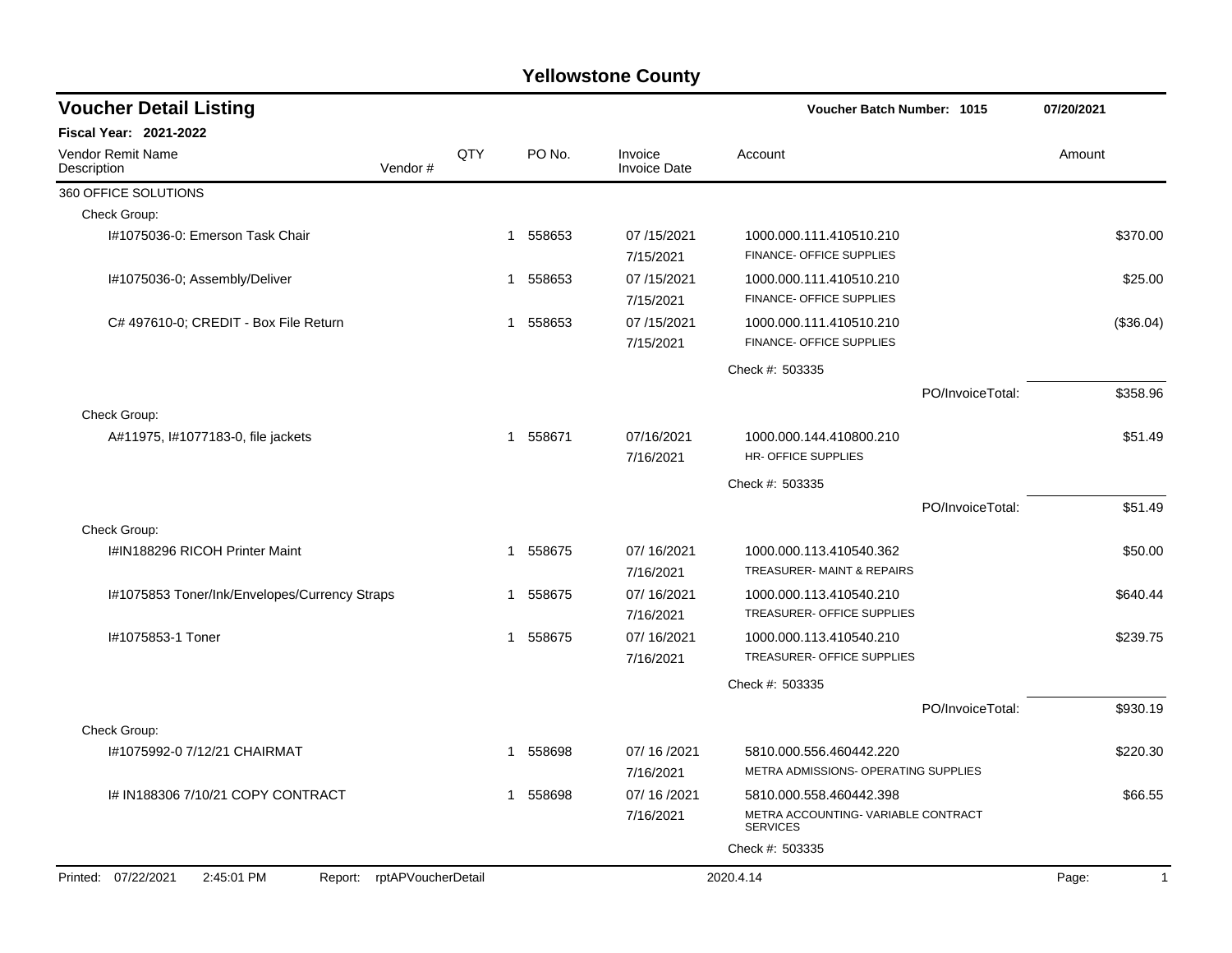| <b>Voucher Detail Listing</b>                                      |     |                        |                                | Voucher Batch Number: 1015                                           |                  | 07/20/2021              |
|--------------------------------------------------------------------|-----|------------------------|--------------------------------|----------------------------------------------------------------------|------------------|-------------------------|
| Fiscal Year: 2021-2022                                             |     |                        |                                |                                                                      |                  |                         |
| Vendor Remit Name<br>Description<br>Vendor#                        | QTY | PO No.                 | Invoice<br><b>Invoice Date</b> | Account                                                              |                  | Amount                  |
|                                                                    |     |                        |                                |                                                                      | PO/InvoiceTotal: | \$286.85                |
| Check Group:                                                       |     |                        |                                |                                                                      |                  |                         |
| I#1076870-1 A#9891 Label Tape                                      |     | 558699<br>$\mathbf 1$  | 07/16/2021<br>7/16/2021        | 2399.000.235.420250.210<br>YSC- OFFICE SUPPLIES                      |                  | \$8.23                  |
| I#1076870-0 A#9891 Copy paper                                      |     | 558699<br>$\mathbf{1}$ | 07/16/2021<br>7/16/2021        | 2399.000.235.420250.210<br><b>YSC- OFFICE SUPPLIES</b>               |                  | \$110.97                |
|                                                                    |     |                        |                                | Check #: 503335                                                      |                  |                         |
|                                                                    |     |                        |                                |                                                                      | PO/InvoiceTotal: | \$119.20                |
| Check Group:                                                       |     |                        |                                |                                                                      |                  |                         |
| I#1077405-0 A#9891 Label Tape                                      |     | 558700<br>$\mathbf{1}$ | 07/16/2021<br>7/16/2021        | 2399.000.235.420250.210<br>YSC- OFFICE SUPPLIES                      |                  | \$24.69                 |
|                                                                    |     |                        |                                | Check #: 503335                                                      |                  |                         |
|                                                                    |     |                        |                                |                                                                      | PO/InvoiceTotal: | \$24.69                 |
|                                                                    |     |                        |                                |                                                                      | Vendor Total:    | \$1,771.38              |
| 7TH JUDICIAL DISTRICT CIRCUIT COURT                                |     |                        |                                |                                                                      |                  |                         |
| Check Group:                                                       |     |                        |                                |                                                                      |                  |                         |
| Judgment Request - Levi Hudson - DC21-0584                         |     | 558683<br>$\mathbf{1}$ | 07/16/2021<br>7/16/2021        | 2301.000.122.411100.202<br>ATTORNEY- EXPENSE OF INVEST               |                  | \$5.00                  |
|                                                                    |     |                        |                                | Check #: 503336                                                      |                  |                         |
|                                                                    |     |                        |                                |                                                                      | PO/InvoiceTotal: | \$5.00                  |
|                                                                    |     |                        |                                |                                                                      | Vendor Total:    | \$5.00                  |
| ACE HARDWARE.<br>002250                                            |     |                        |                                |                                                                      |                  |                         |
| Check Group:                                                       |     |                        |                                |                                                                      |                  |                         |
| I#215772/1 7/12/21 Flexseal/Spry Pnt                               |     | 1 558687               | 07/16/2021<br>7/16/2021        | 5810.000.552.460442.230<br>METRA FACILITIES- REPAIR & MAINT SUPPLIES |                  | \$55.16                 |
| I#215700/1 7/9/21 BOARD COMMON                                     |     | 558687<br>$\mathbf{1}$ | 07/16/2021<br>7/16/2021        | 5810.000.552.460442.230<br>METRA FACILITIES- REPAIR & MAINT SUPPLIES |                  | \$8.99                  |
|                                                                    |     |                        |                                | Check #: 503337                                                      |                  |                         |
|                                                                    |     |                        |                                |                                                                      | PO/InvoiceTotal: | \$64.15                 |
| Printed: 07/22/2021<br>rptAPVoucherDetail<br>2:45:01 PM<br>Report: |     |                        |                                | 2020.4.14                                                            |                  | $\overline{c}$<br>Page: |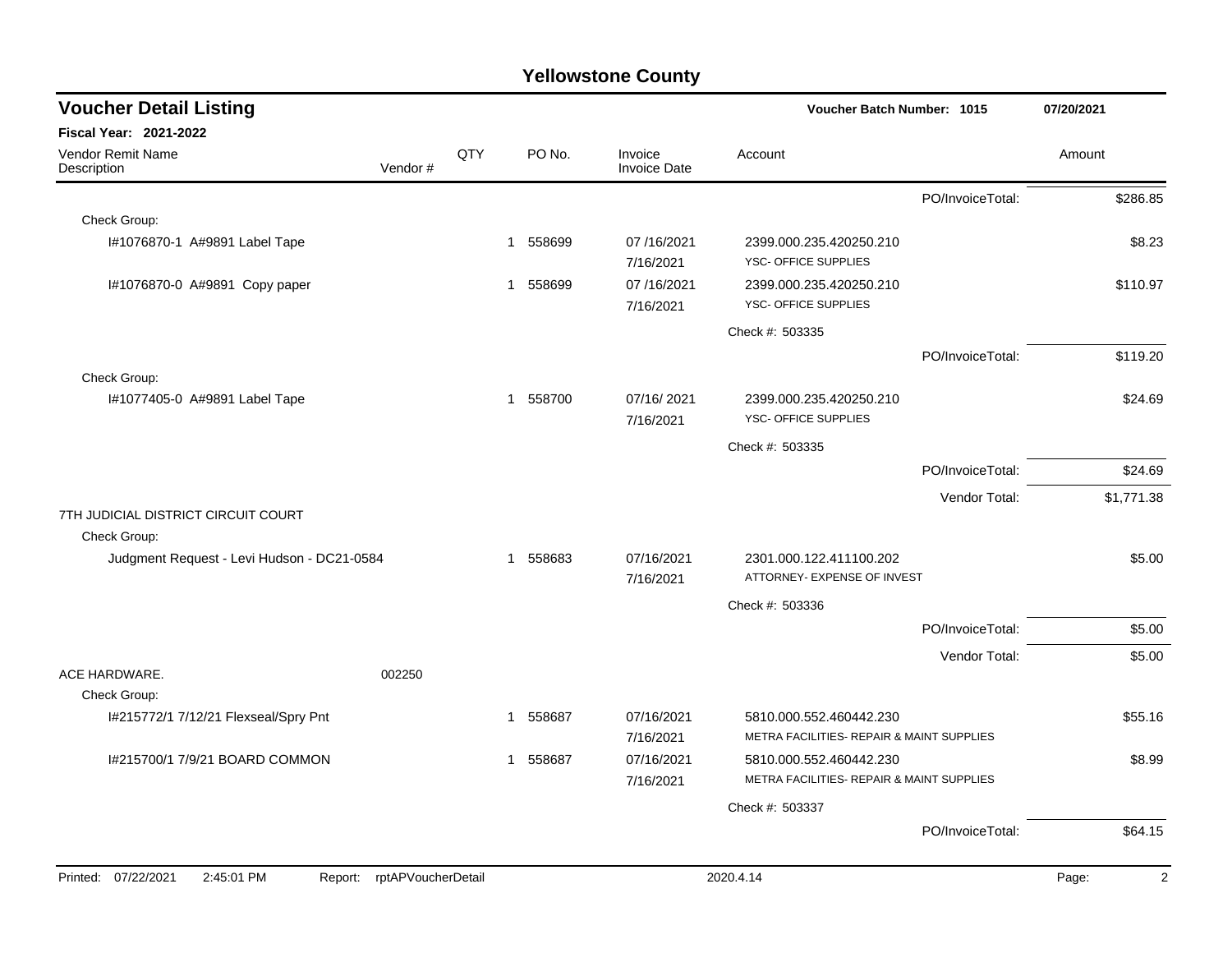| <b>Voucher Detail Listing</b>                |                    |   |          |                                | <b>Voucher Batch Number: 1015</b>                         | 07/20/2021 |
|----------------------------------------------|--------------------|---|----------|--------------------------------|-----------------------------------------------------------|------------|
| Fiscal Year: 2021-2022                       |                    |   |          |                                |                                                           |            |
| Vendor Remit Name<br>Vendor#<br>Description  | QTY                |   | PO No.   | Invoice<br><b>Invoice Date</b> | Account                                                   | Amount     |
|                                              |                    |   |          |                                | Vendor Total:                                             | \$64.15    |
| ALBERTSONS/SAFEWAY                           |                    |   |          |                                |                                                           |            |
| Check Group:                                 |                    |   |          |                                |                                                           |            |
| A#172049 6/27/21 DOG SHOW FOOD               |                    |   | 1 558704 | 07/16/2021                     | 5810.000.553.460442.228                                   | \$49.07    |
|                                              |                    |   |          | 7/16/2021                      | METRA CONCESSIONS- FOOD-CATERING                          |            |
| A#172049 6/29/21 JAMEY JOHNSON HOSPITALITY   |                    |   | 1 558704 | 07/16/2021                     | 5810.000.553.460442.228                                   | \$20.97    |
|                                              |                    |   |          | 7/16/2021                      | METRA CONCESSIONS- FOOD-CATERING                          |            |
| A#172049 6/29/21 JAMEY JOHNSON HOSPITALITY   |                    |   | 1 558704 | 07/16/2021                     | 5810.000.553.460442.228                                   | \$146.73   |
|                                              |                    |   |          | 7/16/2021                      | METRA CONCESSIONS- FOOD-CATERING                          |            |
| A#172049 6/30/21 FOREIGNER CATERING          |                    |   | 1 558704 | 07/16/2021                     | 5810.000.553.460442.228                                   | \$64.29    |
|                                              |                    |   |          | 7/16/2021                      | METRA CONCESSIONS- FOOD-CATERING                          |            |
| A#172049 7/1/21 JAMEY JOHNSON CATERING       |                    |   | 1 558704 | 07/16/2021                     | 5810.000.553.460442.228                                   | \$29.11    |
|                                              |                    |   |          | 7/16/2021                      | METRA CONCESSIONS- FOOD-CATERING                          |            |
|                                              |                    |   |          |                                | Check #: 503338                                           |            |
|                                              |                    |   |          |                                | PO/InvoiceTotal:                                          | \$310.17   |
|                                              |                    |   |          |                                | Vendor Total:                                             | \$310.17   |
| ANGEL LIND'S DAIRY INC                       |                    |   |          |                                |                                                           |            |
| Check Group:                                 |                    |   |          |                                |                                                           |            |
| I#8011159 A#YOUTHS Dairy                     |                    |   | 1 558693 | 07/16/2021                     | 2399.000.235.420250.223                                   | \$82.17    |
|                                              |                    |   |          | 7/16/2021                      | YSC-FOOD                                                  |            |
|                                              |                    |   |          |                                | Check #: 503339                                           |            |
|                                              |                    |   |          |                                | PO/InvoiceTotal:                                          | \$82.17    |
|                                              |                    |   |          |                                | Vendor Total:                                             | \$82.17    |
| <b>BIG SKY LINEN SUPPLY</b><br>001710        |                    |   |          |                                |                                                           |            |
| Check Group:                                 |                    |   |          |                                |                                                           |            |
| A#6295-00000 I#0496744/Floor mats            |                    | 1 | 558669   | 07/16/2021<br>7/16/2021        | 2140.000.403.431100.366<br>WEED- REPAIR & MAINT BUILDINGS | \$35.12    |
|                                              |                    |   |          |                                | Check #: 503340                                           |            |
|                                              |                    |   |          |                                | PO/InvoiceTotal:                                          | \$35.12    |
|                                              |                    |   |          |                                | Vendor Total:                                             | \$35.12    |
| Printed: 07/22/2021<br>2:45:01 PM<br>Report: | rptAPVoucherDetail |   |          |                                | 2020.4.14                                                 | 3<br>Page: |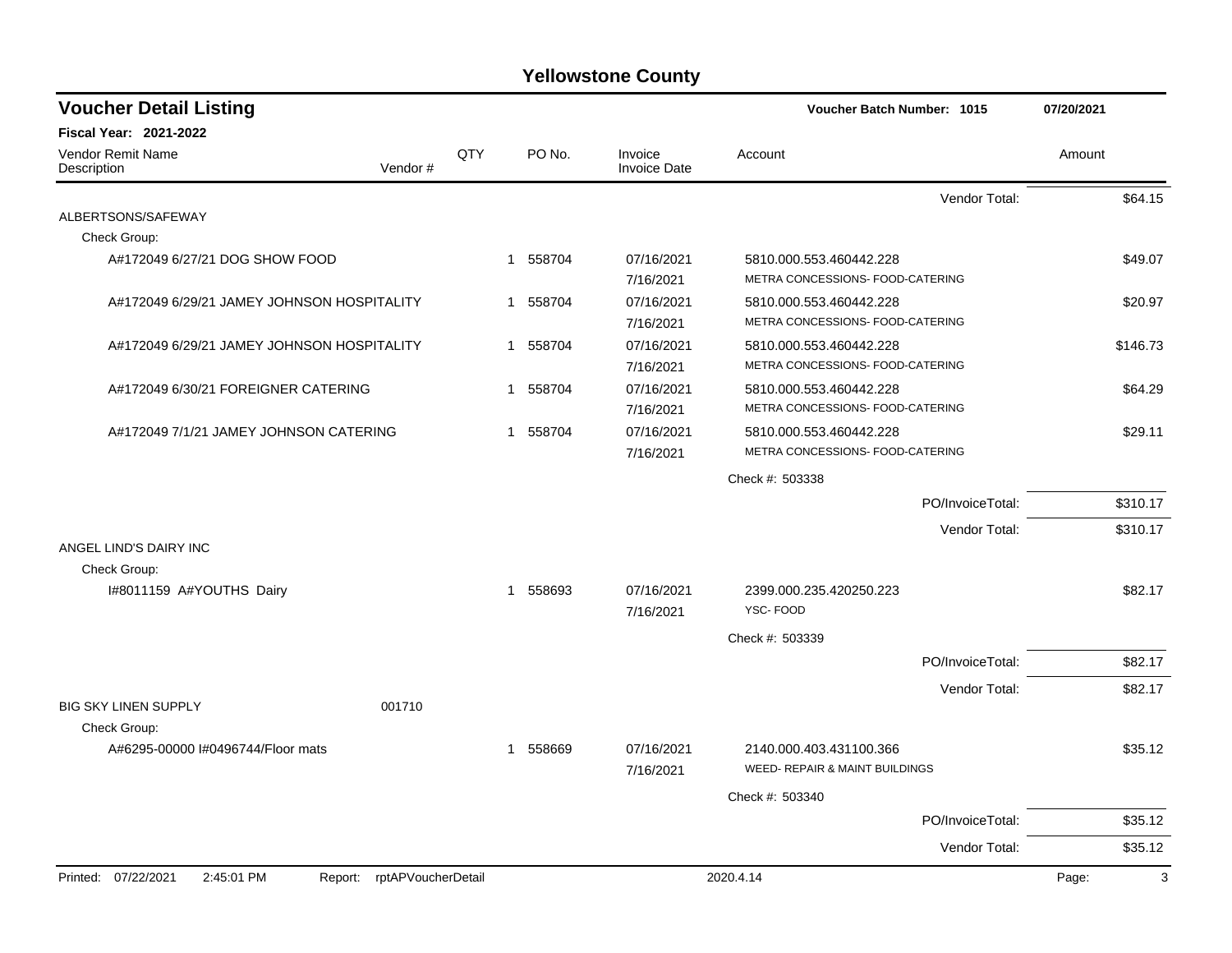| <b>Voucher Detail Listing</b>                                     |                    |     |             |                                | <b>Voucher Batch Number: 1015</b>                              | 07/20/2021 |
|-------------------------------------------------------------------|--------------------|-----|-------------|--------------------------------|----------------------------------------------------------------|------------|
| Fiscal Year: 2021-2022                                            |                    |     |             |                                |                                                                |            |
| Vendor Remit Name<br>Description                                  | Vendor#            | QTY | PO No.      | Invoice<br><b>Invoice Date</b> | Account                                                        | Amount     |
| BOCKELMAN, ROBERT D                                               |                    |     |             |                                |                                                                |            |
| Check Group:                                                      |                    |     |             |                                |                                                                |            |
| 2020 MH 1001949 DOR JV #35                                        |                    |     | 558682<br>1 | 07/16/2021<br>7/16/2021        | 7920.000.000.021100.000<br>REFUND REVOLVING DUE TO OTHER FUNDS | \$338.56   |
| 2021 MH 1001949                                                   |                    |     | 558682<br>1 | 07/16/2021<br>7/16/2021        | 7920.000.000.021100.000<br>REFUND REVOLVING DUE TO OTHER FUNDS | \$384.45   |
|                                                                   |                    |     |             |                                | Check #: 503341                                                |            |
|                                                                   |                    |     |             |                                | PO/InvoiceTotal:                                               | \$723.01   |
|                                                                   |                    |     |             |                                | Vendor Total:                                                  | \$723.01   |
| <b>BROMENSHENK, DORIS POPP</b><br>Check Group:                    |                    |     |             |                                |                                                                |            |
| 2021 MH TAX 1007809 DOR JV # 39 REFUND                            |                    |     | 558680<br>1 | 07/16/2021<br>7/16/2021        | 7920.000.000.021100.000<br>REFUND REVOLVING DUE TO OTHER FUNDS | \$43.58    |
|                                                                   |                    |     |             |                                | Check #: 503342                                                |            |
|                                                                   |                    |     |             |                                | PO/InvoiceTotal:                                               | \$43.58    |
|                                                                   |                    |     |             |                                | Vendor Total:                                                  | \$43.58    |
| CENTURYLINK.                                                      |                    |     |             |                                |                                                                |            |
| Check Group:                                                      |                    |     |             |                                |                                                                |            |
| A#89840494 I#234494569; BACKUP FOR 911 CENTER<br>154549516 7/8/21 |                    |     | 558696<br>1 | 07/16/2021                     | 6060.000.608.500800.345                                        | \$453.76   |
|                                                                   |                    |     |             | 7/16/2021                      | TECHNOLOGY- TELEPHONE & TECHNOLOGY                             |            |
| DETENTION FACILITY INTERNET CIRCUIT ID<br>154549517 7/8/21        |                    |     | 558696<br>1 | 07/16/2021                     | 2300.000.136.420200.345                                        | \$453.76   |
|                                                                   |                    |     |             | 7/16/2021                      | DETENTION- TELEPHONE & TECHNOLOGY                              |            |
| COURTHOUSE INTERNET CIRCUIT ID 154552572 (1/2)                    |                    |     | 558696<br>1 | 07/16/2021                     | 6060.000.608.500800.345                                        | \$226.88   |
| 7/8/21                                                            |                    |     |             | 7/16/2021                      | TECHNOLOGY- TELEPHONE & TECHNOLOGY                             |            |
| COUNTY ATTORNEY INTERNET 154552572 (1/2) 7/8/21                   |                    |     | 558696<br>1 | 07/16/2021<br>7/16/2021        | 2301.000.122.411100.345<br>ATTORNEY- TELEPHONE & TECHNOLOGY    | \$226.88   |
|                                                                   |                    |     |             |                                | Check #: 503343                                                |            |
|                                                                   |                    |     |             |                                | PO/InvoiceTotal:                                               | \$1,361.28 |
| Check Group:                                                      |                    |     |             |                                |                                                                |            |
| Printed: 07/22/2021<br>2:45:01 PM<br>Report:                      | rptAPVoucherDetail |     |             |                                | 2020.4.14                                                      | Page:<br>4 |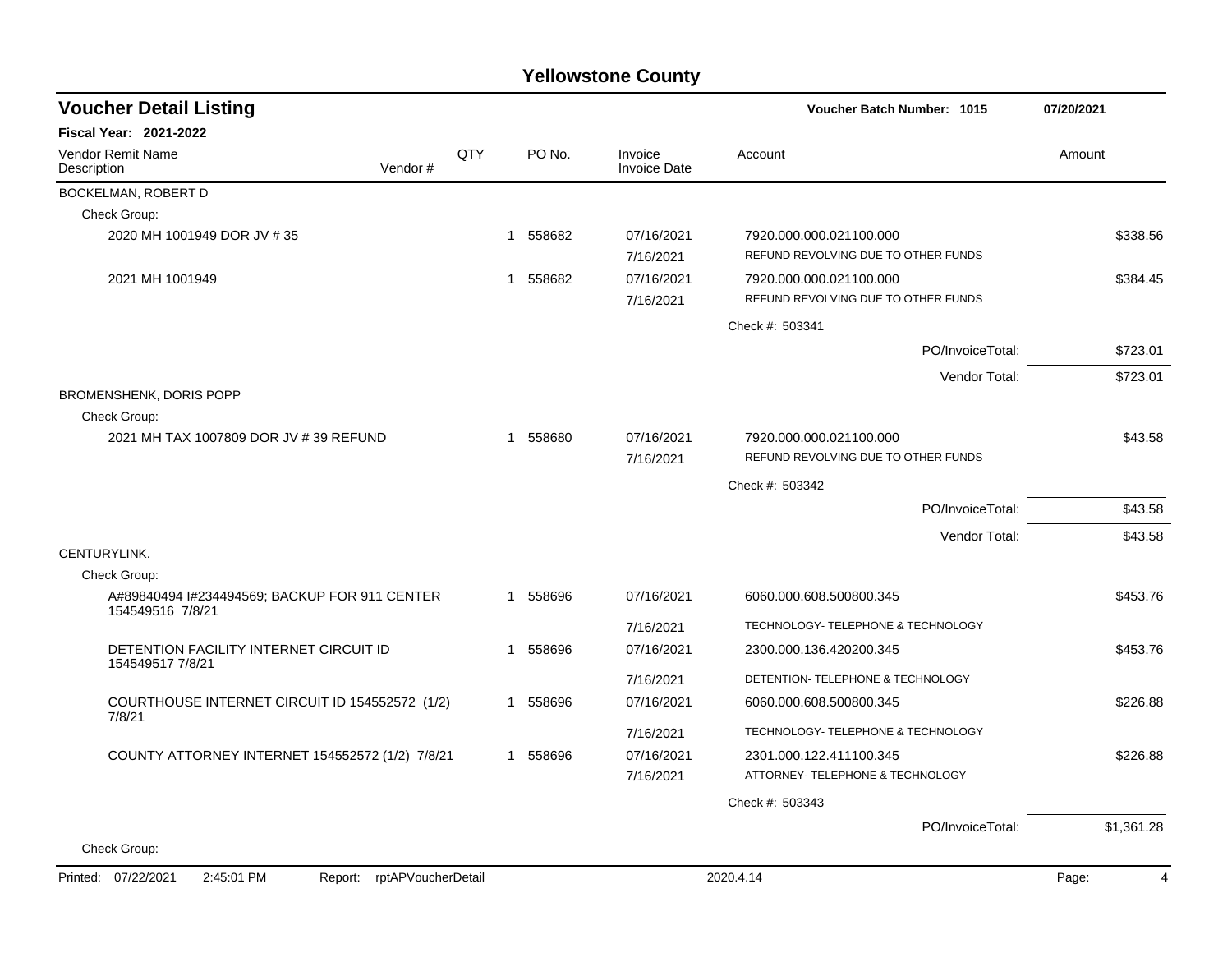| <b>Voucher Detail Listing</b>                                               |            |              |        |                                | Voucher Batch Number: 1015                         | 07/20/2021 |
|-----------------------------------------------------------------------------|------------|--------------|--------|--------------------------------|----------------------------------------------------|------------|
| <b>Fiscal Year: 2021-2022</b>                                               |            |              |        |                                |                                                    |            |
| <b>Vendor Remit Name</b><br>Description<br>Vendor#                          | <b>QTY</b> |              | PO No. | Invoice<br><b>Invoice Date</b> | Account                                            | Amount     |
| A#86439600 I#234492050; DETENTION INTERNET,<br>CIRCUIT ID 150119091 7/08/21 |            | $\mathbf{1}$ | 558697 | 07/16/2021                     | 2300.000.136.420200.345                            | \$158.33   |
|                                                                             |            |              |        | 7/16/2021                      | DETENTION- TELEPHONE & TECHNOLOGY                  |            |
| COURTHOUSE INTERNET, CIRCUIT ID 150119092 (1<br>OF 2) 7/08/21               |            | $\mathbf{1}$ | 558697 | 07/16/2021                     | 6060.000.608.500800.345                            | \$158.33   |
|                                                                             |            |              |        | 7/16/2021                      | TECHNOLOGY- TELEPHONE & TECHNOLOGY                 |            |
| COUNTY ATTORNEY - INTERNET 20M, CIRCUIT<br>150119092 (2 OF 2) 7/08/21       |            | $\mathbf{1}$ | 558697 | 07/16/2021                     | 2301.000.122.411100.345                            | \$158.32   |
|                                                                             |            |              |        | 7/16/2021                      | ATTORNEY- TELEPHONE & TECHNOLOGY                   |            |
|                                                                             |            |              |        |                                | Check #: 503343                                    |            |
|                                                                             |            |              |        |                                | PO/InvoiceTotal:                                   | \$474.98   |
|                                                                             |            |              |        |                                | Vendor Total:                                      | \$1,836.26 |
| CENTURYLINK                                                                 |            |              |        |                                |                                                    |            |
| Check Group:<br>A#406-628-9337-450B Treasurer JULY 2021                     |            | $\mathbf{1}$ | 558676 | 07/16/2021                     | 1000.000.113.410540.345                            | \$54.46    |
|                                                                             |            |              |        | 7/16/2021                      | TREASURER-TELEPHONE & TECHNOLOGY                   |            |
|                                                                             |            |              |        |                                | Check #: 503344                                    |            |
|                                                                             |            |              |        |                                | PO/InvoiceTotal:                                   | \$54.46    |
| Check Group:                                                                |            |              |        |                                |                                                    |            |
| A#4062940296422B 7/1/21                                                     |            | 1            | 558703 | 07/16/2021<br>7/16/2021        | 5810.000.552.460442.345<br>METRA FACILITIES- PHONE | \$191.14   |
| A#4062566815417B 7/1/21                                                     |            | 1            | 558703 | 07/16 /2021                    | 5810.000.552.460442.345                            | \$55.53    |
|                                                                             |            |              |        | 7/16/2021                      | METRA FACILITIES- PHONE                            |            |
| A#M4062458602732M 7/1/21                                                    |            | 1            | 558703 | 07/16 /2021<br>7/16/2021       | 5810.000.552.460442.345<br>METRA FACILITIES- PHONE | \$453.64   |
|                                                                             |            |              |        |                                | Check #: 503344                                    |            |
|                                                                             |            |              |        |                                | PO/InvoiceTotal:                                   | \$700.31   |
|                                                                             |            |              |        |                                | Vendor Total:                                      | \$754.77   |
| CONRAD, GLENN                                                               |            |              |        |                                |                                                    |            |
| Check Group:                                                                |            |              |        |                                |                                                    |            |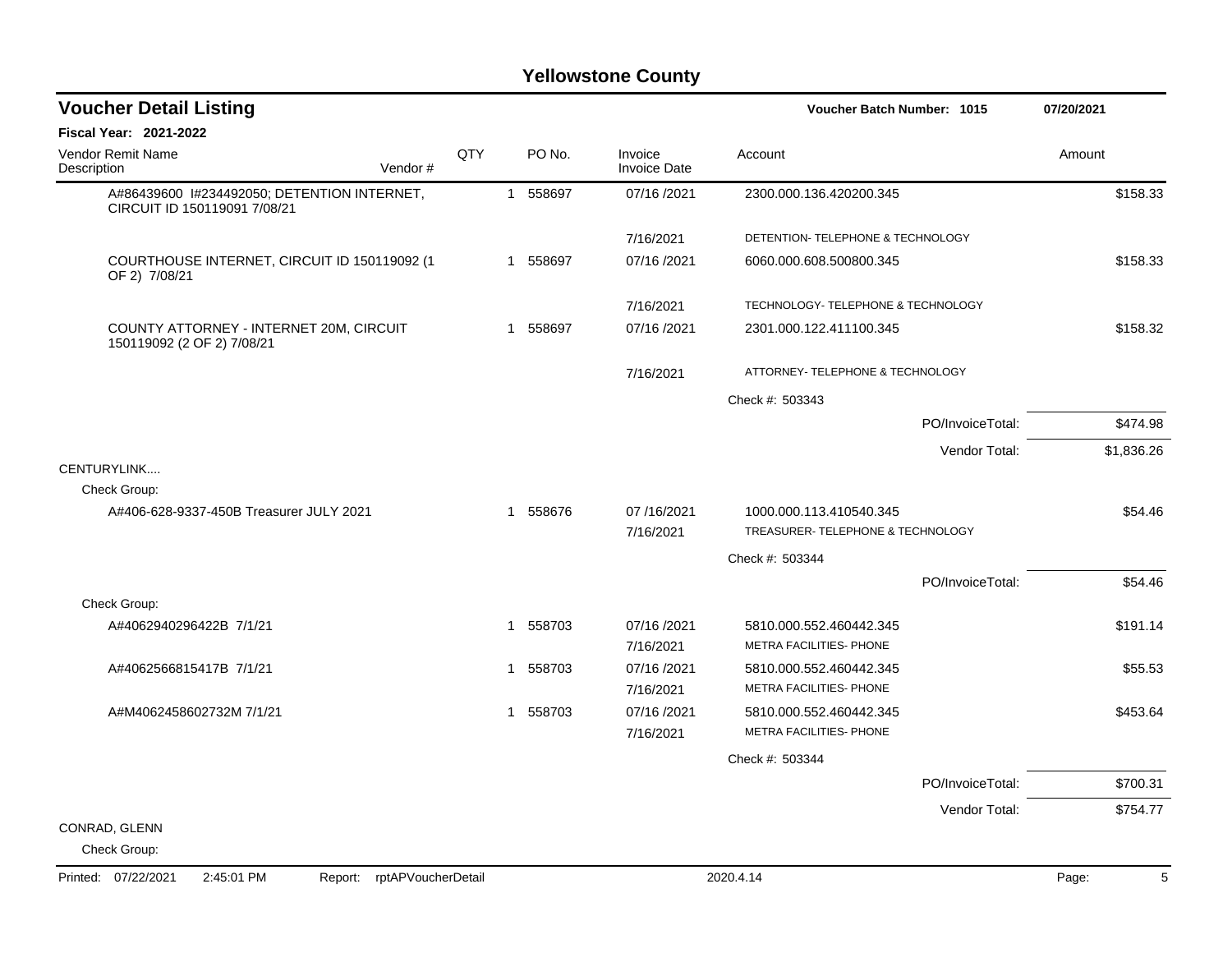| <b>Voucher Detail Listing</b>                            |                               |     |              |          |                                | <b>Voucher Batch Number: 1015</b>                              | 07/20/2021 |
|----------------------------------------------------------|-------------------------------|-----|--------------|----------|--------------------------------|----------------------------------------------------------------|------------|
| <b>Fiscal Year: 2021-2022</b>                            |                               |     |              |          |                                |                                                                |            |
| Vendor Remit Name<br>Description                         | Vendor#                       | QTY |              | PO No.   | Invoice<br><b>Invoice Date</b> | Account                                                        | Amount     |
| D01149 Redemption (214)                                  |                               |     |              | 1 558673 | 07/16/2021<br>7/16/2021        | 7150.000.000.021250.000<br>REDEMPTION DUE TO OTHERS            | \$2,629.61 |
|                                                          |                               |     |              |          |                                | Check #: 503345                                                |            |
|                                                          |                               |     |              |          |                                | PO/InvoiceTotal:                                               | \$2,629.61 |
|                                                          |                               |     |              |          |                                | Vendor Total:                                                  | \$2,629.61 |
| DEERE CREDIT INC<br>Check Group:                         | 039655                        |     |              |          |                                |                                                                |            |
| 2021 PP TAX 2100358K DOR JV # 94 REFUND                  |                               |     |              | 1 558674 | 07/16/2021<br>7/16/2021        | 7920.000.000.021100.000<br>REFUND REVOLVING DUE TO OTHER FUNDS | \$1,270.77 |
|                                                          |                               |     |              |          |                                | Check #: 503346                                                |            |
|                                                          |                               |     |              |          |                                | PO/InvoiceTotal:                                               | \$1,270.77 |
|                                                          |                               |     |              |          |                                | Vendor Total:                                                  | \$1,270.77 |
| <b>DIA EVENTS</b>                                        |                               |     |              |          |                                |                                                                |            |
| Check Group:<br>1#6592 7/9/21 SUPERBARN/BIG SKY ST GAMES |                               |     | $\mathbf{1}$ | 558694   | 07/16/2021                     | 5810.000.554.460442.398                                        | \$45.00    |
|                                                          |                               |     |              |          | 7/16/2021                      | METRA EVENTS-VARIABLE CONTRACT SERVICES                        |            |
| 1#6600 7/13/21 BLIPPI HEAR IMP TIE IN                    |                               |     | $\mathbf 1$  | 558694   | 07/16/2021                     | 5810.000.554.460442.398                                        | \$45.00    |
|                                                          |                               |     |              |          | 7/16/2021                      | METRA EVENTS-VARIABLE CONTRACT SERVICES                        |            |
|                                                          |                               |     |              |          |                                | Check #: 503347                                                |            |
|                                                          |                               |     |              |          |                                | PO/InvoiceTotal:                                               | \$90.00    |
| ELAM, ROBERT E & PATRICIA L                              |                               |     |              |          |                                | Vendor Total:                                                  | \$90.00    |
| Check Group:                                             |                               |     |              |          |                                |                                                                |            |
| 2021 MH TAX DOR JV #43 REFUND                            |                               |     |              | 1 558679 | 07/16/2021                     | 7920.000.000.021100.000                                        | \$145.74   |
|                                                          |                               |     |              |          | 7/16/2021                      | REFUND REVOLVING DUE TO OTHER FUNDS                            |            |
|                                                          |                               |     |              |          |                                | Check #: 503348                                                |            |
|                                                          |                               |     |              |          |                                | PO/InvoiceTotal:                                               | \$145.74   |
|                                                          |                               |     |              |          |                                | Vendor Total:                                                  | \$145.74   |
| FAIR PUBLISHING HOUSE INC<br>Check Group:                | 021065                        |     |              |          |                                |                                                                |            |
| Printed: 07/22/2021<br>2:45:01 PM                        | rptAPVoucherDetail<br>Report: |     |              |          |                                | 2020.4.14                                                      | Page:<br>6 |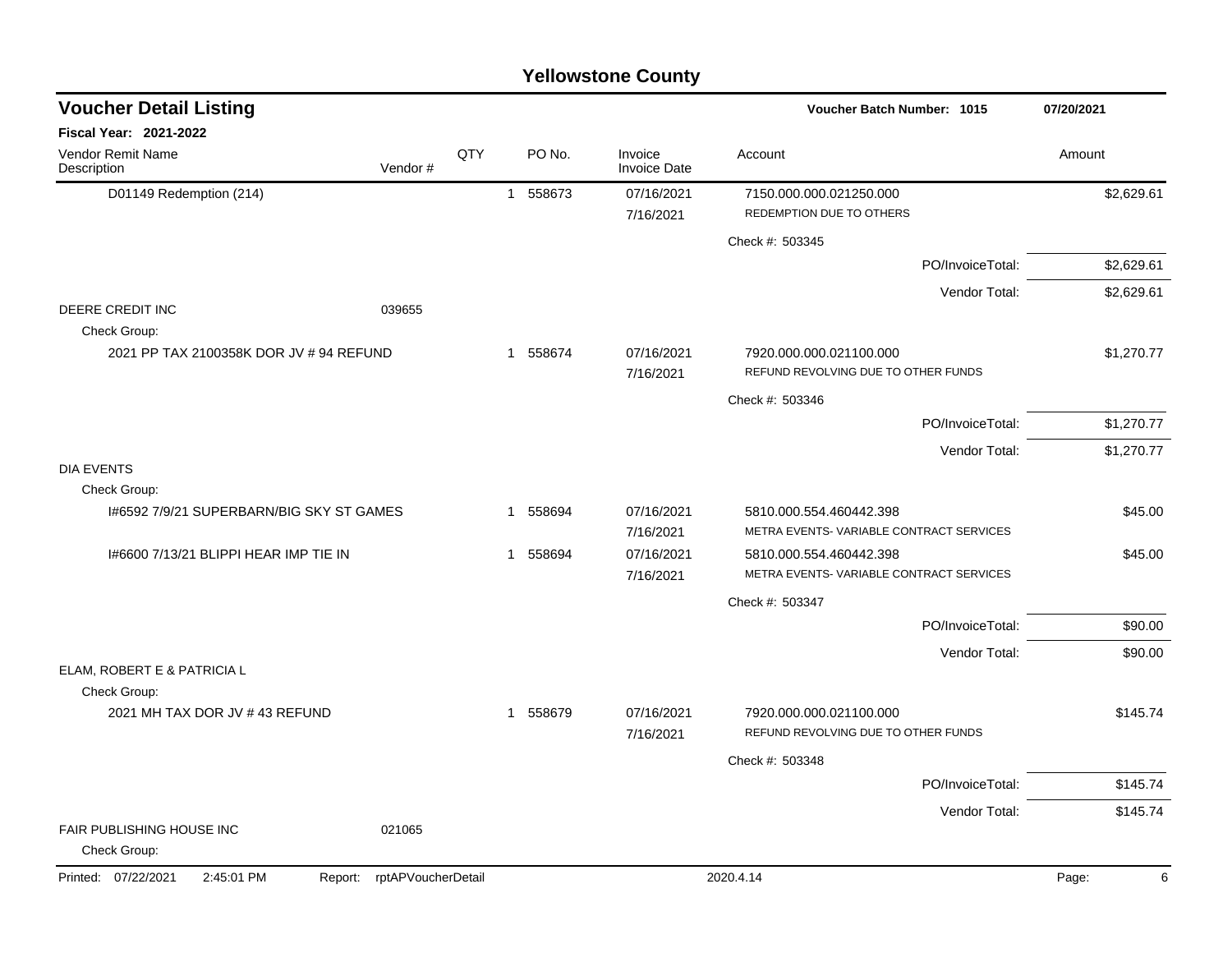|                                                  |         |     |                          | <u>. SHOMOLOHO OOGHIY</u>      |                                                                |             |
|--------------------------------------------------|---------|-----|--------------------------|--------------------------------|----------------------------------------------------------------|-------------|
| <b>Voucher Detail Listing</b>                    |         |     |                          |                                | Voucher Batch Number: 1015                                     | 07/20/2021  |
| <b>Fiscal Year: 2021-2022</b>                    |         |     |                          |                                |                                                                |             |
| <b>Vendor Remit Name</b><br>Description          | Vendor# | QTY | PO No.                   | Invoice<br><b>Invoice Date</b> | Account                                                        | Amount      |
| 1#81532-01 7/8/21 LASER ENTRY TAG                |         |     | 558691<br>$\overline{1}$ | 07/16/2021                     | 5810.000.557.460442.220                                        | \$153.68    |
|                                                  |         |     |                          | 7/16/2021                      | METRA FAIR- OPERATING SUPPLIES                                 |             |
|                                                  |         |     |                          |                                | Check #: 503349                                                |             |
|                                                  |         |     |                          |                                | PO/InvoiceTotal:                                               | \$153.68    |
|                                                  |         |     |                          |                                | Vendor Total:                                                  | \$153.68    |
| FIRST DATA MERCHANT SERVICES INC<br>Check Group: |         |     |                          |                                |                                                                |             |
| 2021 PP 2130693A DOR JV #101                     |         |     | 558681<br>-1             | 07/16/2021<br>7/16/2021        | 7920.000.000.021100.000<br>REFUND REVOLVING DUE TO OTHER FUNDS | \$114.25    |
| 2021 PP 2100693 DOR JV # 100                     |         |     | 1 558681                 | 07/16/2021                     | 7920.000.000.021100.000                                        | \$428.40    |
|                                                  |         |     |                          | 7/16/2021                      | REFUND REVOLVING DUE TO OTHER FUNDS                            |             |
|                                                  |         |     |                          |                                | Check #: 503350                                                |             |
|                                                  |         |     |                          |                                | PO/InvoiceTotal:                                               | \$542.65    |
|                                                  |         |     |                          |                                | Vendor Total:                                                  | \$542.65    |
| <b>GRIME STOPPERS INC</b>                        |         |     |                          |                                |                                                                |             |
| Check Group:                                     |         |     |                          |                                |                                                                |             |
| I#22536 Kitchen range disassembly, cleaning      |         |     | 1 558695                 | 07/16/2021<br>7/16/2021        | 2399.000.235.420250.360<br>YSC- REPAIRS & MAINT SERVICE        | \$1,100.00  |
|                                                  |         |     |                          |                                |                                                                |             |
|                                                  |         |     |                          |                                | Check #: 503351                                                |             |
|                                                  |         |     |                          |                                | PO/InvoiceTotal:                                               | \$1,100.00  |
| <b>GUARDIAN TAX MT LLC</b>                       |         |     |                          |                                | Vendor Total:                                                  | \$1,100.00  |
| Check Group:                                     |         |     |                          |                                |                                                                |             |
| A00189 Redemption (210)                          |         |     | 558672<br>$\overline{1}$ | 07/16/2021                     | 7150.000.000.021250.000                                        | \$10,626.87 |
|                                                  |         |     |                          | 7/16/2021                      | REDEMPTION DUE TO OTHERS                                       |             |
| C16072 Redemption (211)                          |         |     | 558672<br>$\overline{1}$ | 07/16/2021                     | 7150.000.000.021250.000                                        | \$5,151.83  |
|                                                  |         |     |                          | 7/16/2021                      | REDEMPTION DUE TO OTHERS                                       |             |
| A04529 Redemption (215)                          |         |     | 558672<br>$\mathbf 1$    | 07/16/2021                     | 7150.000.000.021250.000                                        | \$5,416.24  |
|                                                  |         |     |                          | 7/16/2021                      | REDEMPTION DUE TO OTHERS                                       |             |
|                                                  |         |     |                          |                                |                                                                |             |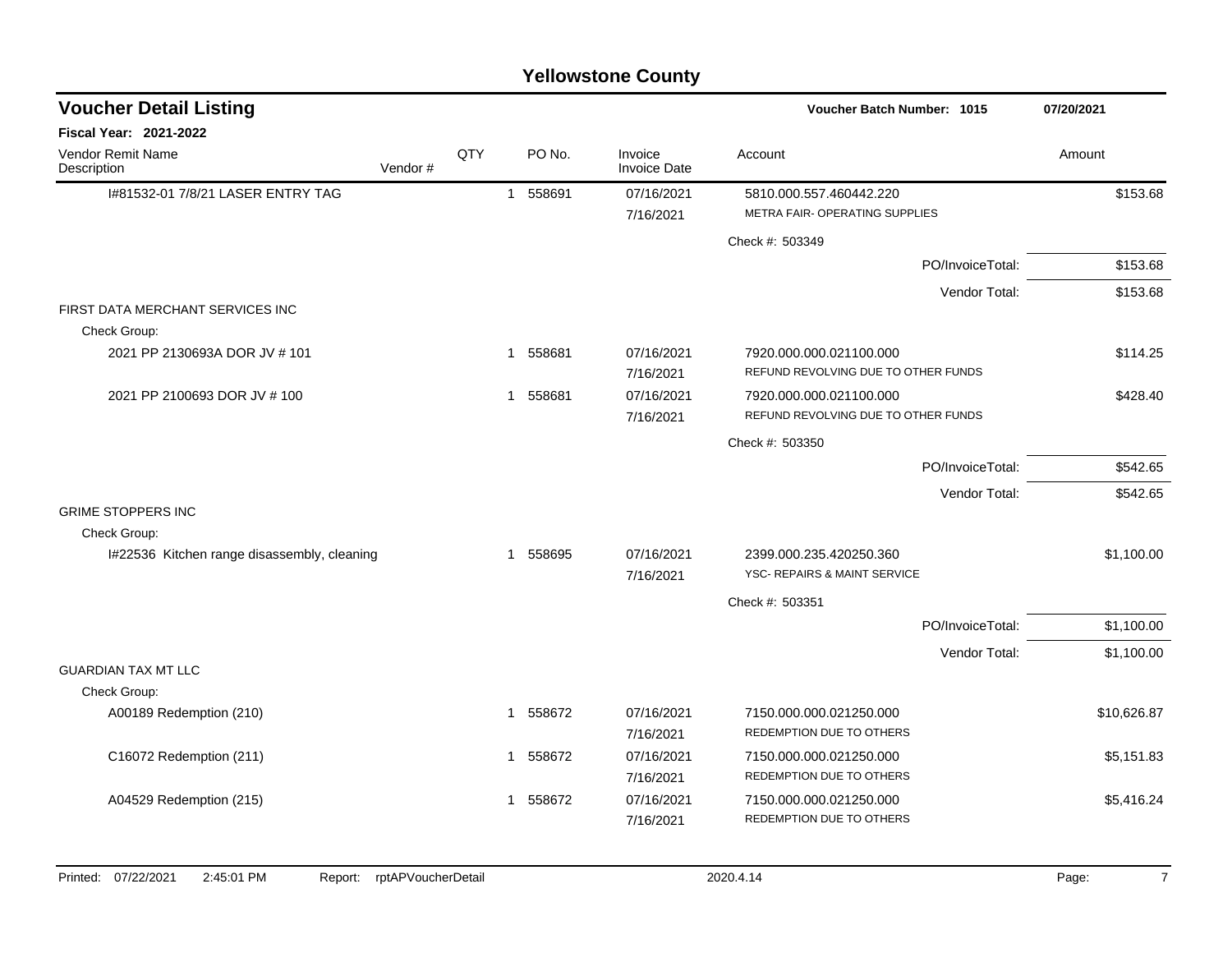| <b>Yellowstone County</b>                               |         |                |          |                                |                                                                     |             |  |  |  |  |  |  |
|---------------------------------------------------------|---------|----------------|----------|--------------------------------|---------------------------------------------------------------------|-------------|--|--|--|--|--|--|
| <b>Voucher Detail Listing</b>                           |         |                |          |                                | <b>Voucher Batch Number: 1015</b>                                   | 07/20/2021  |  |  |  |  |  |  |
| <b>Fiscal Year: 2021-2022</b>                           |         |                |          |                                |                                                                     |             |  |  |  |  |  |  |
| <b>Vendor Remit Name</b><br>Description                 | Vendor# | QTY            | PO No.   | Invoice<br><b>Invoice Date</b> | Account                                                             | Amount      |  |  |  |  |  |  |
| B00950 Redemption (216)                                 |         |                | 1 558672 | 07/16/2021<br>7/16/2021        | 7150.000.000.021250.000<br>REDEMPTION DUE TO OTHERS                 | \$3,334.30  |  |  |  |  |  |  |
| B00948 Redemption (217)                                 |         | $\mathbf{1}$   | 558672   | 07/16/2021<br>7/16/2021        | 7150.000.000.021250.000<br>REDEMPTION DUE TO OTHERS                 | \$8,842.58  |  |  |  |  |  |  |
| A17968 Redemption (218)                                 |         | $\mathbf{1}$   | 558672   | 07/16/2021<br>7/16/2021        | 7150.000.000.021250.000<br>REDEMPTION DUE TO OTHERS                 | \$3,555.56  |  |  |  |  |  |  |
|                                                         |         |                |          |                                | Check #: 503352                                                     |             |  |  |  |  |  |  |
|                                                         |         |                |          |                                | PO/InvoiceTotal:                                                    | \$36,927.38 |  |  |  |  |  |  |
|                                                         |         |                |          |                                | Vendor Total:                                                       | \$36,927.38 |  |  |  |  |  |  |
| HOSE & RUBBER SUPPLY.                                   |         |                |          |                                |                                                                     |             |  |  |  |  |  |  |
| Check Group:                                            |         |                |          |                                |                                                                     |             |  |  |  |  |  |  |
| I#1556586 7/8/21 PVC SUCTION HOSE                       |         |                | 1 558702 | 07/16/2021<br>7/16/2021        | 5810.000.552.460442.369<br>METRA FACILITIES- BUILDING/EQUIP REPAIRS | \$50.68     |  |  |  |  |  |  |
|                                                         |         |                |          |                                | Check #: 503353                                                     |             |  |  |  |  |  |  |
|                                                         |         |                |          |                                | PO/InvoiceTotal:                                                    | \$50.68     |  |  |  |  |  |  |
|                                                         |         |                |          |                                | Vendor Total:                                                       | \$50.68     |  |  |  |  |  |  |
| INDUSTRIAL COMMUNICATIONS & ELECTRONICS<br>Check Group: | 003555  |                |          |                                |                                                                     |             |  |  |  |  |  |  |
| 1#40834 PORTABLE RADIO REPAIR                           |         | $\overline{2}$ | 558690   | 07/16/2021<br>7/16/2021        | 2300.000.135.420180.316<br>MISC- RADIO MAINT                        | \$316.00    |  |  |  |  |  |  |
| I#40834 LABOR                                           |         | 3              | 558690   | 07/16/2021<br>7/16/2021        | 2300.000.135.420180.316<br>MISC- RADIO MAINT                        | \$357.00    |  |  |  |  |  |  |
| 1#40834 MALE CLIP                                       |         | 2              | 558690   | 07/16/2021<br>7/16/2021        | 2300.000.135.420180.316<br>MISC- RADIO MAINT                        | \$20.00     |  |  |  |  |  |  |
| 1#22847 MOTOROLA PRT RADIO                              |         | 10             | 558690   | 07/16/2021<br>7/16/2021        | 2300.000.136.420200.220<br>DETENTION- OPERATING SUPPLIES            | \$6,250.00  |  |  |  |  |  |  |
| I#22847 REMOTE SPEAKER                                  |         | 10             | 558690   | 07/16/2021<br>7/16/2021        | 2300.000.136.420200.220<br>DETENTION- OPERATING SUPPLIES            | \$790.00    |  |  |  |  |  |  |
| I#22847 ION BATTERY                                     |         | 10             | 558690   | 07/16/2021<br>7/16/2021        | 2300.000.136.420200.220<br>DETENTION- OPERATING SUPPLIES            | \$950.00    |  |  |  |  |  |  |

#### Printed: 07/22/2021 2:45:01 PM Report: rptAPVoucherDetail 2020.4.14 2020.4.14 Page: 8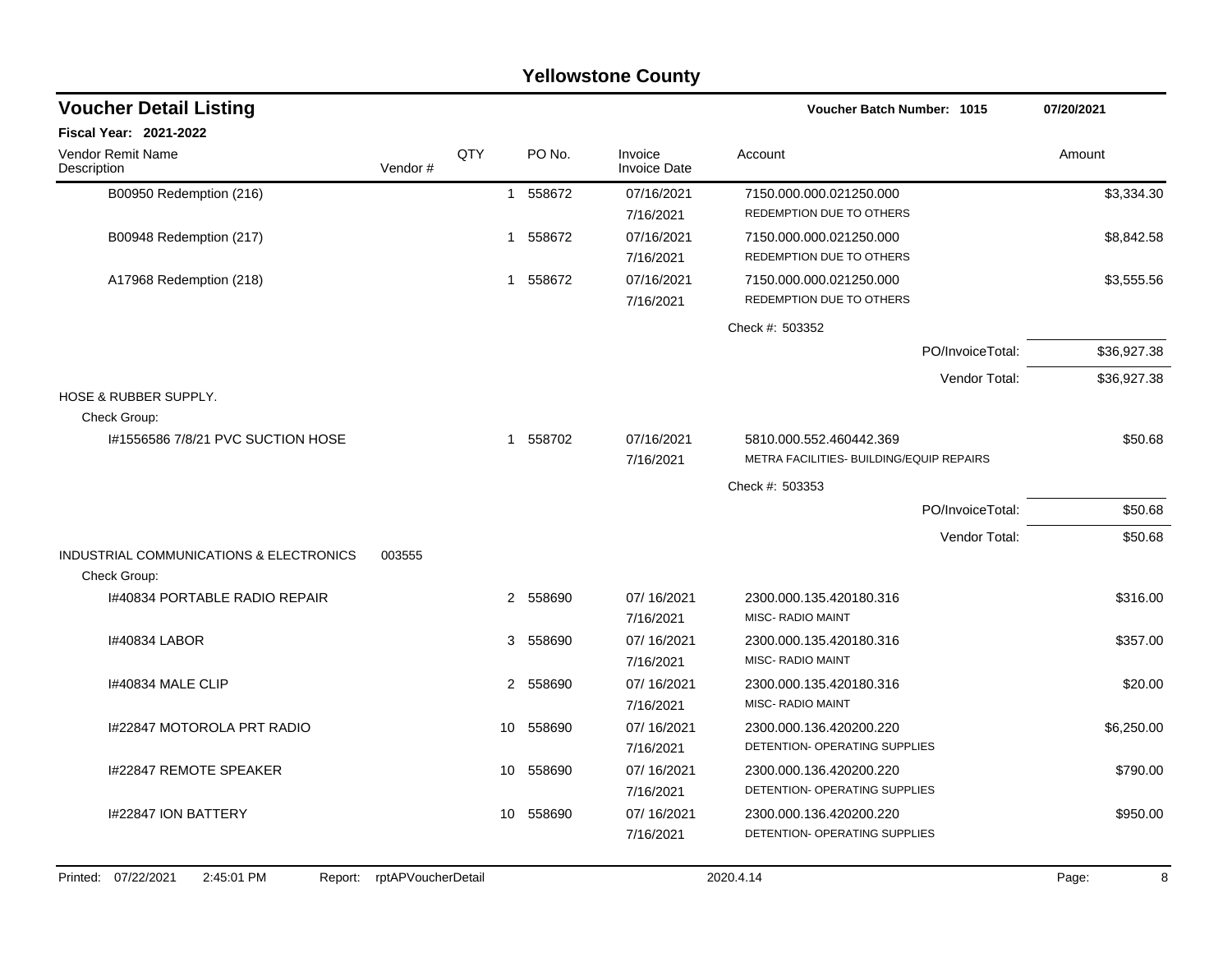| <b>Voucher Detail Listing</b>                  |         |     |                       |                                | Voucher Batch Number: 1015          |                  | 07/20/2021  |
|------------------------------------------------|---------|-----|-----------------------|--------------------------------|-------------------------------------|------------------|-------------|
| <b>Fiscal Year: 2021-2022</b>                  |         |     |                       |                                |                                     |                  |             |
| Vendor Remit Name<br>Description               | Vendor# | QTY | PO No.                | Invoice<br><b>Invoice Date</b> | Account                             |                  | Amount      |
|                                                |         |     |                       |                                | Check #: 503354                     |                  |             |
|                                                |         |     |                       |                                |                                     | PO/InvoiceTotal: | \$8,683.00  |
|                                                |         |     |                       |                                |                                     | Vendor Total:    | \$8,683.00  |
| <b>INVESTMENT PROPERTIES FINANCE GROUP LLC</b> |         |     |                       |                                |                                     |                  |             |
| Check Group:                                   |         |     |                       |                                |                                     |                  |             |
| D11373 Redemption (208)                        |         |     | 558670<br>$\mathbf 1$ | 07/16/2021                     | 7150.000.000.021250.000             |                  | \$908.90    |
|                                                |         |     |                       | 7/16/2021                      | REDEMPTION DUE TO OTHERS            |                  |             |
| A01128 Redemption (209)                        |         |     | 1 558670              | 07/16/2021                     | 7150.000.000.021250.000             |                  | \$8,122.41  |
|                                                |         |     |                       | 7/16/2021                      | REDEMPTION DUE TO OTHERS            |                  |             |
| C08467 Redemption (212)                        |         |     | 558670<br>1           | 07/16/2021                     | 7150.000.000.021250.000             |                  | \$8,015.44  |
|                                                |         |     |                       | 7/16/2021                      | REDEMPTION DUE TO OTHERS            |                  |             |
| D10621B Redemption (213)                       |         |     | 1 558670              | 07/16/2021                     | 7150.000.000.021250.000             |                  | \$3,138.49  |
|                                                |         |     |                       | 7/16/2021                      | REDEMPTION DUE TO OTHERS            |                  |             |
|                                                |         |     |                       |                                | Check #: 503355                     |                  |             |
|                                                |         |     |                       |                                |                                     | PO/InvoiceTotal: | \$20,185.24 |
|                                                |         |     |                       |                                |                                     | Vendor Total:    | \$20,185.24 |
| <b>KENNAELLY LOUNGE</b>                        |         |     |                       |                                |                                     |                  |             |
| Check Group:                                   |         |     |                       |                                |                                     |                  |             |
| 2021 PP 2021090A DOR JV # 123 REFUND           |         |     | 558677<br>-1          | 07/16/2021                     | 7920.000.000.021100.000             |                  | \$186.74    |
|                                                |         |     |                       | 7/16/2021                      | REFUND REVOLVING DUE TO OTHER FUNDS |                  |             |
| 2021 PP 2021090 DOR JV # 108 REFUND            |         |     | 558677<br>1           | 07/16/2021                     | 7920.000.000.021100.000             |                  | \$103.77    |
|                                                |         |     |                       | 7/16/2021                      | REFUND REVOLVING DUE TO OTHER FUNDS |                  |             |
| 2021 PP 2024261 DOR JV # 112 REFUND            |         |     | 558677<br>1           | 07/16/2021                     | 7920.000.000.021100.000             |                  | \$123.76    |
|                                                |         |     |                       | 7/16/2021                      | REFUND REVOLVING DUE TO OTHER FUNDS |                  |             |
|                                                |         |     |                       |                                | Check #: 503375                     |                  |             |
|                                                |         |     |                       |                                |                                     | PO/InvoiceTotal: | \$414.27    |
|                                                |         |     |                       |                                |                                     | Vendor Total:    | \$414.27    |
| MONTANA MOBILE DOCUMENT SHREDDING INC          |         |     |                       |                                |                                     |                  |             |

Check Group: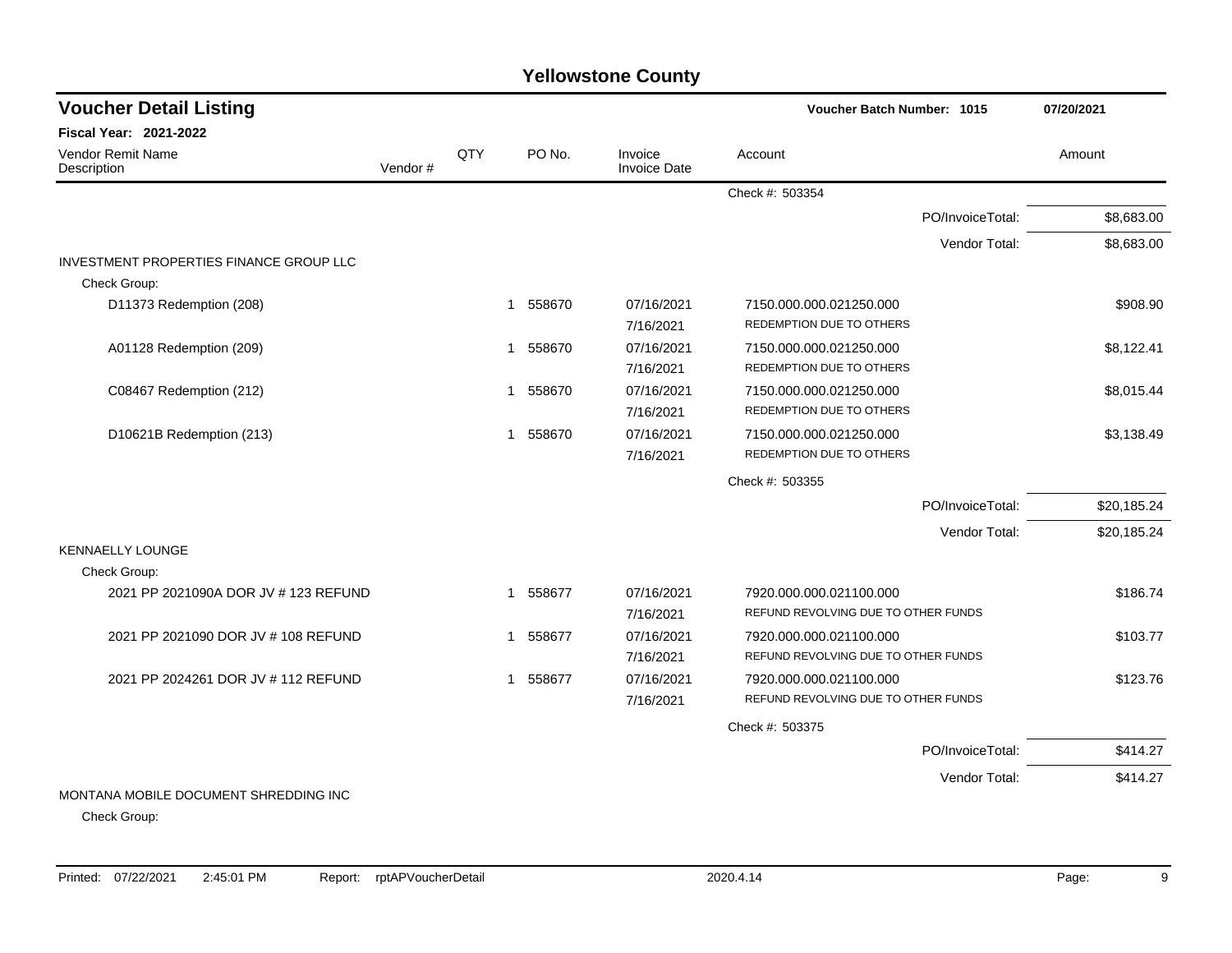| <b>Voucher Detail Listing</b>                |                    |     |              |          |                                | Voucher Batch Number: 1015                                          |                  | 07/20/2021 |          |
|----------------------------------------------|--------------------|-----|--------------|----------|--------------------------------|---------------------------------------------------------------------|------------------|------------|----------|
| Fiscal Year: 2021-2022                       |                    |     |              |          |                                |                                                                     |                  |            |          |
| Vendor Remit Name<br>Description             | Vendor#            | QTY |              | PO No.   | Invoice<br><b>Invoice Date</b> | Account                                                             |                  | Amount     |          |
| I#62834 MOBIL DOC SHREDDING 7/14/21          |                    |     |              | 1 558701 | 07/16/2021<br>7/16/2021        | 2300.000.135.420180.399<br>MISC- CONTRACT SERVICE                   |                  |            | \$69.73  |
|                                              |                    |     |              |          |                                | Check #: 503376                                                     |                  |            |          |
|                                              |                    |     |              |          |                                |                                                                     | PO/InvoiceTotal: |            | \$69.73  |
|                                              |                    |     |              |          |                                |                                                                     | Vendor Total:    |            | \$69.73  |
| <b>NAPA AUTO PARTS</b><br>Check Group:       | 020015             |     |              |          |                                |                                                                     |                  |            |          |
| 1#4124-00-189252 7/9/21 BATTERY ITEMS        |                    |     |              | 1 558684 | 07/16/2021<br>7/16/2021        | 5810.000.552.460442.369<br>METRA FACILITIES- BUILDING/EQUIP REPAIRS |                  |            | \$57.39  |
|                                              |                    |     |              |          |                                | Check #: 503377                                                     |                  |            |          |
|                                              |                    |     |              |          |                                |                                                                     | PO/InvoiceTotal: |            | \$57.39  |
|                                              |                    |     |              |          |                                |                                                                     | Vendor Total:    |            | \$57.39  |
| OPTION CARE ENTERPRISES INC<br>Check Group:  |                    |     |              |          |                                |                                                                     |                  |            |          |
| 2021 PP TAX 2008659 DOR JV # 103 REFUND      |                    |     |              | 1 558678 | 07/16/2021<br>7/16/2021        | 7920.000.000.021100.000<br>REFUND REVOLVING DUE TO OTHER FUNDS      |                  |            | \$43.21  |
|                                              |                    |     |              |          |                                | Check #: 503378                                                     |                  |            |          |
|                                              |                    |     |              |          |                                |                                                                     | PO/InvoiceTotal: |            | \$43.21  |
|                                              |                    |     |              |          |                                |                                                                     | Vendor Total:    |            | \$43.21  |
| SYSCO FOOD SERVICES OF MT<br>Check Group:    | 002390             |     |              |          |                                |                                                                     |                  |            |          |
| I#343327165 7/12/21 COOKIES                  |                    |     | $\mathbf{1}$ | 558688   | 07/16/2021<br>7/16/2021        | 5810.000.557.460442.256<br>METRA FAIR- INTERNAL FOOD USE            |                  |            | \$321.46 |
|                                              |                    |     |              |          |                                | Check #: 503379                                                     |                  |            |          |
|                                              |                    |     |              |          |                                |                                                                     | PO/InvoiceTotal: |            | \$321.46 |
| Check Group:                                 |                    |     |              |          |                                |                                                                     |                  |            |          |
| I#343328971 7/14/21 FOOD                     |                    |     | $\mathbf{1}$ | 558689   | 07/16/2021<br>7/16/2021        | 5810.000.553.460442.223<br>METRA CONCESSIONS- FOOD                  |                  |            | \$78.19  |
|                                              |                    |     |              |          |                                | Check #: 503379                                                     |                  |            |          |
|                                              |                    |     |              |          |                                |                                                                     |                  |            |          |
| Printed: 07/22/2021<br>2:45:01 PM<br>Report: | rptAPVoucherDetail |     |              |          |                                | 2020.4.14                                                           |                  | Page:      | 10       |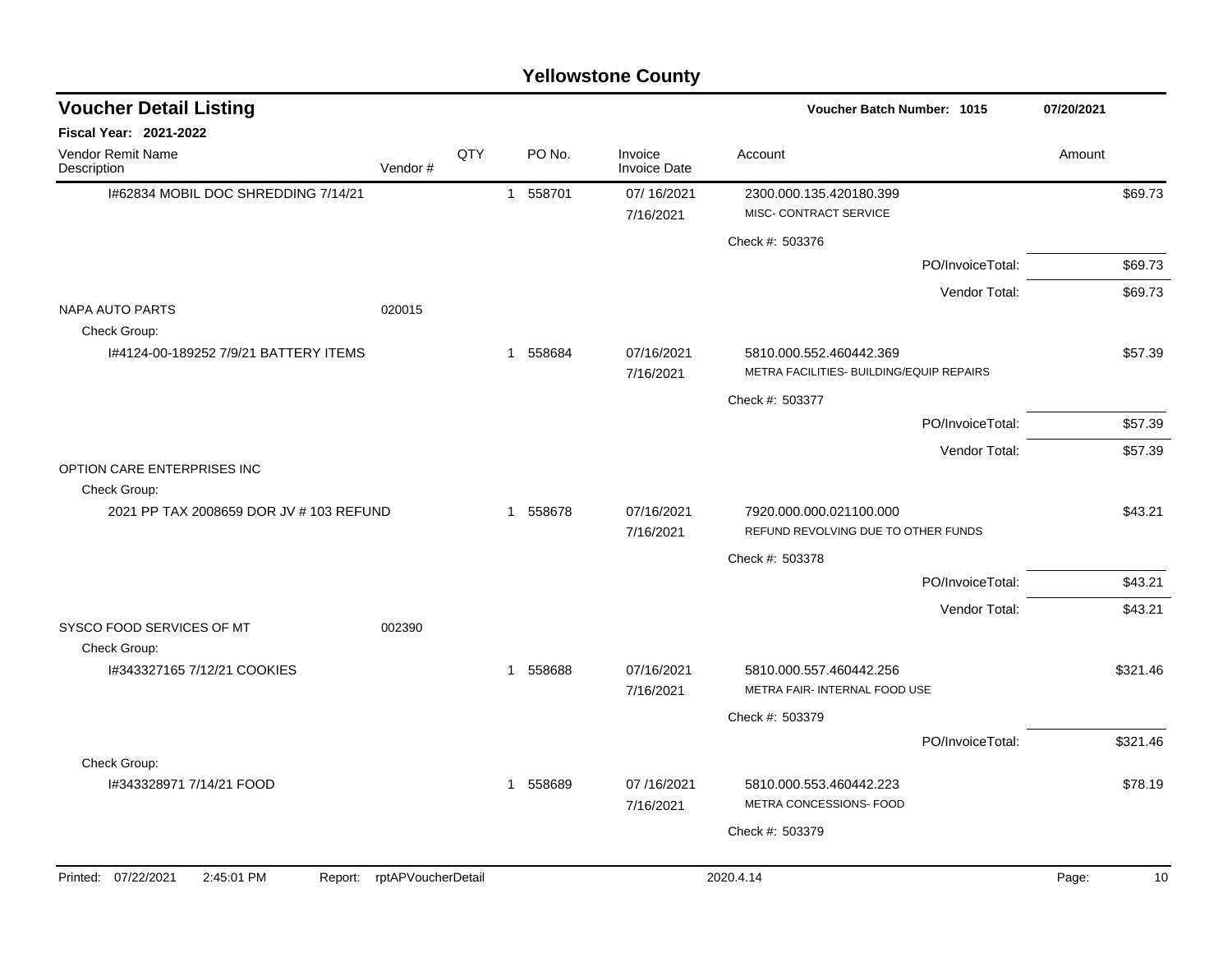| <b>Voucher Detail Listing</b>                                       |         |     |             |                                | Voucher Batch Number: 1015                  | 07/20/2021 |
|---------------------------------------------------------------------|---------|-----|-------------|--------------------------------|---------------------------------------------|------------|
| <b>Fiscal Year: 2021-2022</b>                                       |         |     |             |                                |                                             |            |
| <b>Vendor Remit Name</b><br>Description                             | Vendor# | QTY | PO No.      | Invoice<br><b>Invoice Date</b> | Account                                     | Amount     |
|                                                                     |         |     |             |                                | PO/InvoiceTotal:                            | \$78.19    |
|                                                                     |         |     |             |                                | Vendor Total:                               | \$399.65   |
| THYSSENKRUPP ELEVATOR CORPORATION                                   | 045429  |     |             |                                |                                             |            |
| Check Group:<br>I#3006021323 FREIGHT ELEVATOR CONTRACT              |         |     | 558685<br>1 | 07/16/2021                     | 5810.000.552.460442.398                     | \$5,248.98 |
| 7/1/21-6/30/22                                                      |         |     |             | 7/16/2021                      | METRA FACILITIES- VARIABLE CONTRACT SERVICE |            |
|                                                                     |         |     |             |                                | Check #: 503380                             |            |
|                                                                     |         |     |             |                                | PO/InvoiceTotal:                            | \$5,248.98 |
|                                                                     |         |     |             |                                | Vendor Total:                               | \$5,248.98 |
| <b>TORGERSON'S</b>                                                  |         |     |             |                                |                                             |            |
| Check Group:                                                        |         |     |             |                                |                                             |            |
| A#METRA001 I#P09126 7/6/21 BATTERY/CORE                             |         |     | 1 558692    | 07/16/2021                     | 5810.000.552.460442.369                     | \$364.00   |
|                                                                     |         |     |             | 7/16/2021                      | METRA FACILITIES- BUILDING/EQUIP REPAIRS    |            |
|                                                                     |         |     |             |                                | Check #: 503381                             |            |
|                                                                     |         |     |             |                                | PO/InvoiceTotal:                            | \$364.00   |
|                                                                     |         |     |             |                                | Vendor Total:                               | \$364.00   |
| <b>WILKERSON &amp; WILKERSON</b><br>Check Group:                    |         |     |             |                                |                                             |            |
| Writ DV 20 1550<br>#21001025 RMRS Inc v. Thunder Ck. #19815 - Woods |         |     | 558713<br>1 | 07/19/2021                     | 7151.000.000.021250.000                     | \$272.06   |
| Power Grip A101-95218                                               |         |     |             | 7/19/2021                      | SHERIFF WRITS & NOTICES DUE TO OTHERS       |            |
|                                                                     |         |     |             |                                | Check #: 503382                             |            |
|                                                                     |         |     |             |                                | PO/InvoiceTotal:                            | \$272.06   |
|                                                                     |         |     |             |                                | Vendor Total:                               | \$272.06   |
| YOUTH SERVICE PETTY CASH<br>Check Group:                            | 000985  |     |             |                                |                                             |            |
| I#2829-21 Allowances 6/25-7/01/21                                   |         |     | 558686<br>1 | 07/16/2021                     | 2399.000.235.420250.384                     | \$23.60    |
|                                                                     |         |     |             | 7/16/2021                      | YSC- YOUTH SERVICES ALLOWANCE               |            |
|                                                                     |         |     |             |                                |                                             |            |